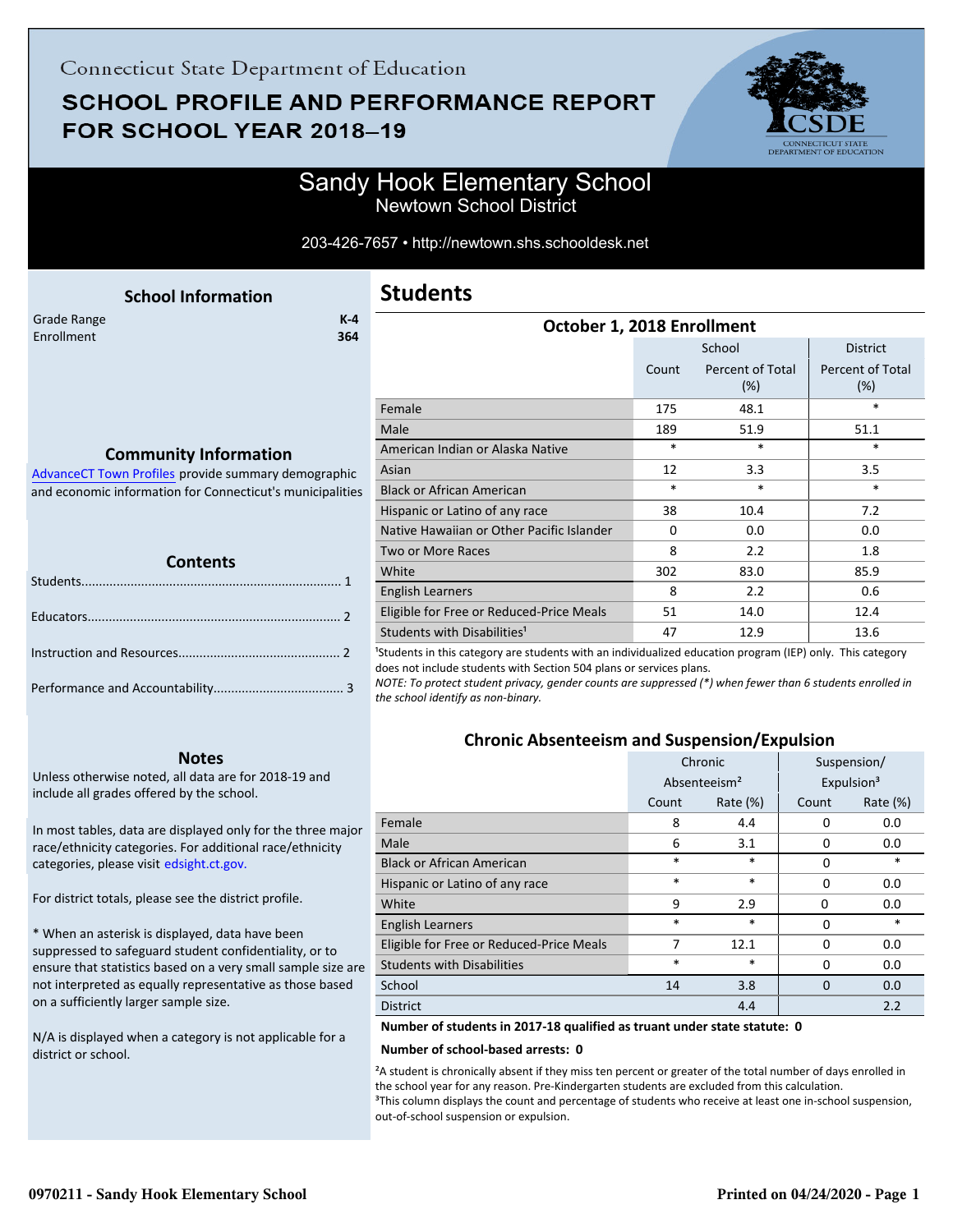# School Profile and Performance Report for School Year 2018-19 Sandy Hook Elementary School Newtown School District

### **Educators**

**Full-Time Equivalent (FTE)<sup>1</sup> Staff** 

|                                                           | <b>FTE</b>  |
|-----------------------------------------------------------|-------------|
| <b>General Education</b>                                  |             |
| Teachers and Instructors                                  | 26.6        |
| Paraprofessional Instructional Assistants                 | 6.9         |
| <b>Special Education</b>                                  |             |
| Teachers and Instructors                                  | 3.0         |
| Paraprofessional Instructional Assistants                 | 11.7        |
| <b>Administrators, Coordinators and Department Chairs</b> |             |
| School Level                                              | 2.3         |
| Library/Media                                             |             |
| Specialists (Certified)                                   | 1. $\Omega$ |
| <b>Support Staff</b>                                      | 0.6         |
| Instructional Specialists Who Support Teachers            | 3.1         |
| Counselors, Social Workers and School Psychologists       | 2.0         |
| <b>School Nurses</b>                                      | 1.1         |
| Other Staff Providing Non-Instructional Services/Support  | 15.2        |

| <b>Educators by Race/Ethnicity</b>           |       |                         |                         |  |  |  |  |  |  |
|----------------------------------------------|-------|-------------------------|-------------------------|--|--|--|--|--|--|
|                                              |       | School                  | <b>District</b>         |  |  |  |  |  |  |
|                                              | Count | Percent of Total<br>(%) | Percent of Total<br>(%) |  |  |  |  |  |  |
| American Indian or Alaska Native             | 0     | 0.0                     | 0.2                     |  |  |  |  |  |  |
| Asian                                        | 0     | 0.0                     | 0.9                     |  |  |  |  |  |  |
| <b>Black or African American</b>             | 0     | 0.0                     | 0.2                     |  |  |  |  |  |  |
| Hispanic or Latino of any race               | 1     | 2.3                     | 1.4                     |  |  |  |  |  |  |
| Native Hawaiian or Other Pacific<br>Islander | 0     | 0.0                     | 0.0                     |  |  |  |  |  |  |
| Two or More Races                            | 0     | 0.0                     | 0.0                     |  |  |  |  |  |  |
| White                                        | 43    | 97.7                    | 97.2                    |  |  |  |  |  |  |

### **Classroom Teacher Attendance, 2017-18**

|                                                | School | <b>District</b> |
|------------------------------------------------|--------|-----------------|
| Average # of FTE Days Absent Due to Illness or | 8.3    | 9.3             |
| Personal Time                                  |        |                 |

<sup>1</sup>In the full-time equivalent count, staff members working part-time in the school are counted as a fraction of full-time. For example, a teacher who works half-time in a school contributes 0.50 to the school's staff count.

# **Instruction and Resources**

| <b>School Schedule</b>                |     |                                  |          |  |  |  |  |
|---------------------------------------|-----|----------------------------------|----------|--|--|--|--|
| Days of Instruction                   | 182 | <b>School Hours for Students</b> |          |  |  |  |  |
| <b>Hours of Instruction Per Year</b>  |     | <b>Start Time</b>                | 09:05 AM |  |  |  |  |
| Grades 1-12 and Full-Day Kindergarten | 987 | End Time                         | 03:37 PM |  |  |  |  |
| Half/Extended Day Kindergarten        | N/A |                                  |          |  |  |  |  |

#### **Students with Disabilities Who Spend 79.1 to 100 Percent of Time with Nondisabled Peers³**

|                                | Count  | Rate (%) |
|--------------------------------|--------|----------|
| Autism                         | 8      | $\star$  |
| <b>Emotional Disturbance</b>   | $\ast$ | $\ast$   |
| <b>Intellectual Disability</b> | N/A    | N/A      |
| Learning Disability            | 8      | $\ast$   |
| Other Health Impairment        | *      | $\ast$   |
| <b>Other Disabilities</b>      | N/A    | N/A      |
| Speech/Language Impairment     | 12     | $\ast$   |
| School                         | 33     | 91.7     |
| <b>District</b>                |        | 73.2     |

<sup>3</sup>This table includes students ages 6-21 with an IEP or services plan.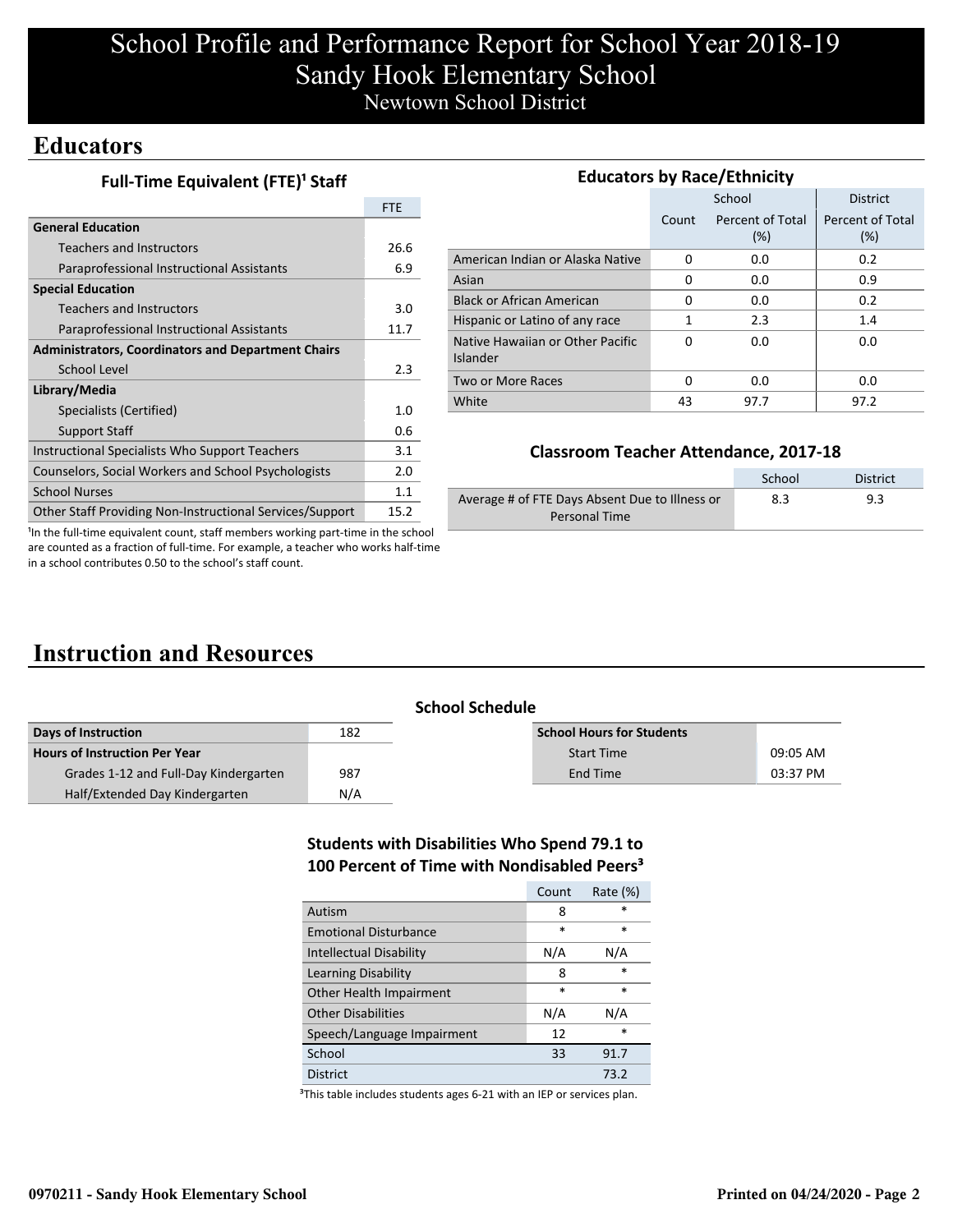## School Profile and Performance Report for School Year 2018-19 Sandy Hook Elementary School Newtown School District

## **Performance and Accountability**

#### **School Performance Index (SPI)**

A School Performance Index (SPI) is the average performance of students in a subject area (i.e., ELA, Mathematics or Science) on the state summative assessments. The SPI ranges from 0-100. An SPI is reported for all students tested in a school and for students in each individual student group. Connecticut's ultimate target for an SPI is 75.

|                                              | <b>English Language Arts (ELA)</b> |            |        | <b>Math</b> |             | <b>Science</b> |  |
|----------------------------------------------|------------------------------------|------------|--------|-------------|-------------|----------------|--|
|                                              | Count                              | <b>SPI</b> | Count  | <b>SPI</b>  | Count       | <b>SPI</b>     |  |
| American Indian or Alaska Native             | $\ast$                             | *          | $\ast$ | $\ast$      | 0           | N/A            |  |
| Asian                                        | 6                                  | $*$        | 6      | $\ast$      | $\mathbf 0$ | N/A            |  |
| <b>Black or African American</b>             | *                                  | $*$        | $\ast$ | $\ast$      | $\Omega$    | N/A            |  |
| Hispanic or Latino of any race               | 15                                 | *          | 15     | $\ast$      | $\Omega$    | N/A            |  |
| Native Hawaiian or Other Pacific Islander    | $\Omega$                           | N/A        | 0      | N/A         | 0           | N/A            |  |
| Two or More Races                            | $\ast$                             | $\ast$     | $\ast$ | $\ast$      | 0           | N/A            |  |
| White                                        | 125                                | 79.1       | 125    | 77.7        | 0           | N/A            |  |
| English Learners                             | *                                  | *          | $\ast$ | $\ast$      | 0           | N/A            |  |
| Non-English Learners                         | $\ast$                             | $\ast$     | $\ast$ | $\ast$      | 0           | N/A            |  |
| Eligible for Free or Reduced-Price Meals     | 18                                 | $\ast$     | 18     | $\ast$      | 0           | N/A            |  |
| Not Eligible for Free or Reduced-Price Meals | 135                                | 80.7       | 135    | 80.0        | 0           | N/A            |  |
| <b>Students with Disabilities</b>            | 18                                 | $\ast$     | 18     | $\ast$      | 0           | N/A            |  |
| <b>Students without Disabilities</b>         | 135                                | 82.7       | 135    | 81.3        | 0           | N/A            |  |
| <b>High Needs</b>                            | 31                                 | 65.2       | 31     | 62.6        | $\Omega$    | N/A            |  |
| Non-High Needs                               | 122                                | 82.9       | 122    | 82.0        | 0           | N/A            |  |
| School                                       | 153                                | 79.4       | 153    | 78.1        | $\Omega$    | N/A            |  |

### **National Assessment of Educational Progress (NAEP): Percent At or Above Proficient<sup>1</sup>**

|                        | <b>NAEP 2019</b>   | <b>NAEP 2013</b> |          |
|------------------------|--------------------|------------------|----------|
| <b>READING</b>         | Grade 4<br>Grade 8 |                  | Grade 12 |
| Connecticut            | 40                 | 41               | 50       |
| <b>National Public</b> | 34                 | 32               | 36       |
| <b>MATH</b>            | Grade 4 Grade 8    |                  | Grade 12 |
| Connecticut            | 45                 | 39               | 32       |
| <b>National Public</b> | 40                 | 33               | 25       |

<sup>1</sup>NAEP is often called the "Nation's Report Card." It is sponsored by the U.S. Department of Education. This table compares Connecticut's performance to that of national public school students. Performance standards for state assessments and NAEP are set independently. Therefore, one should not expect performance results to be the same [across Smarter Balanced and NAEP. Instead, NAEP results are meant to](https://portal.ct.gov/-/media/SDE/Student-Assessment/NAEP/report-card_NAEP-2019.pdf?la=en) complement other state assessment data. To view performance on NAEP by student group, click here.

### **Physical Fitness Tests: Students Reaching Health Standard²**

|                      | Percent of Students by Grade <sup>3</sup> (%) |      |      |           |       | <b>All Tested Grades</b> |
|----------------------|-----------------------------------------------|------|------|-----------|-------|--------------------------|
|                      | 4                                             | 6    | 8    | <b>HS</b> | Count | Rate $(\%)$              |
| Sit & Reach          | 80.3                                          | N/A  | N/A  | N/A       | 76    | 80.3                     |
| Curl Up              | 93.4                                          | N/A  | N/A  | N/A       | 76    | 93.4                     |
| Push Up              | 75.0                                          | N/A  | N/A  | N/A       | 76    | 75.0                     |
| Mile Run/PACER       | 81.6                                          | N/A  | N/A  | N/A       | 76    | 81.6                     |
| All Tests - School   | 61.8                                          | N/A  | N/A  | N/A       | 76    | 61.8                     |
| All Tests - District | 63.3                                          | 83.6 | 57.0 | 62.0      |       | 66.5                     |

²The Connecticut Physical Fitness Assessment (CPFA) is administered to students in Grades 4, 6, 8 and High School (HS). The health-related fitness scores gathered through the CPFA should be used to educate and motivate children and their families to increase physical activity and develop lifetime fitness habits.

<sup>3</sup>Only students assessed in all four areas are included in this calculation.